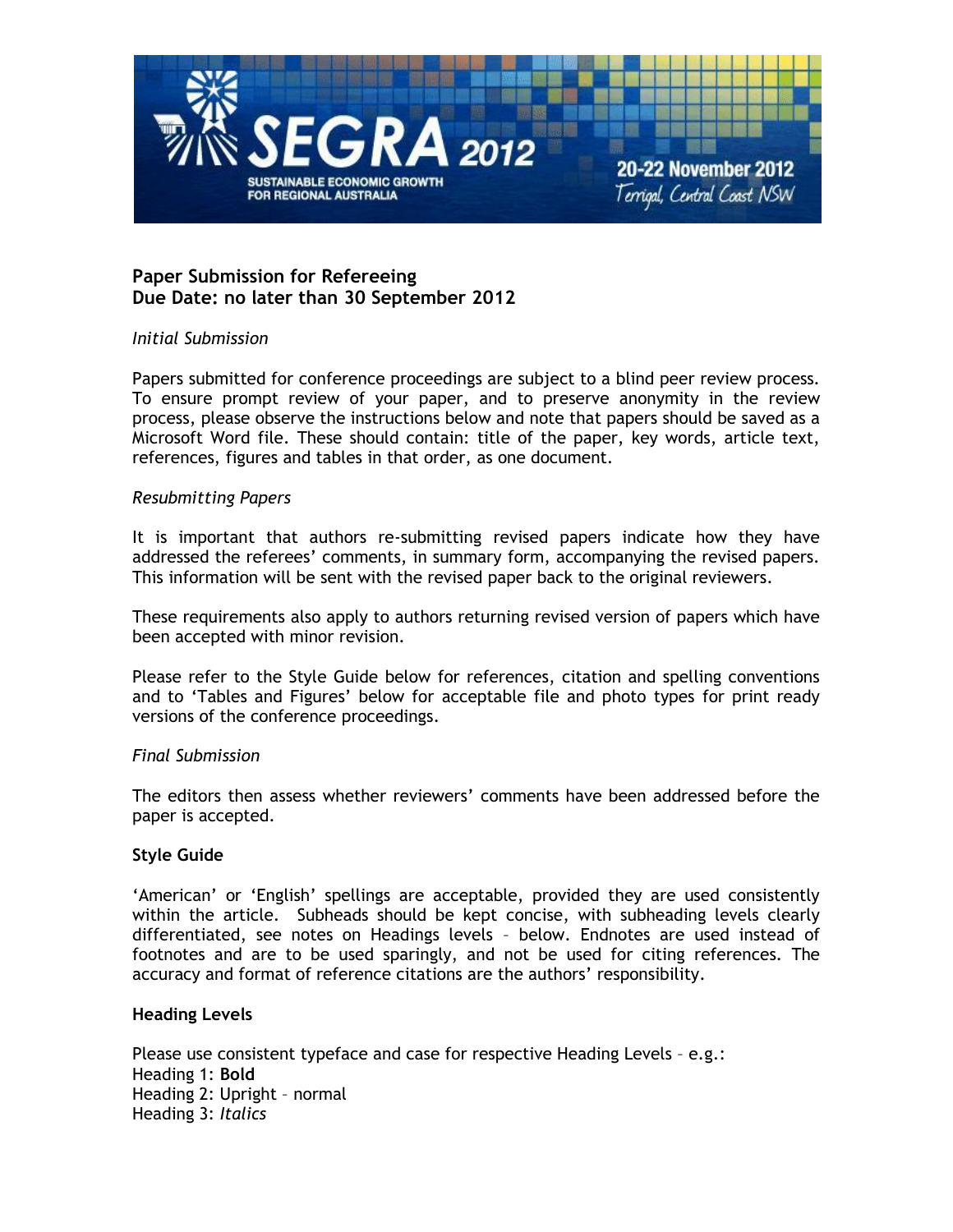

## **Tables and Figures**

Ideally, tables, figures and appendixes should be supplied at the end of the main text, with their desired locations cross-references within the text. Tables and figures should be numbered consecutively in separate sequences, use Arabic numerals (e.g. 1, 2, 3) and have self-explanatory captions. The maximum final size of published figures and tables will be 200mm X 145mm, landscape or portrait. All line diagrams and photographs are 'Figures'.

Figure labels are to use bold, italic and Calibri, Helvetica or Arial fonts, with minimum capitalisation. Line diagrams should be clearly labeled and images should be sharp with clear resolution.

### **Submission Preparation Checklist**

As part of the submission process, authors are required to check off their submission's compliance with all of the following items, and submissions may be returned to authors that do not adhere to these guidelines.

- 1. By submission of material to the *SEGRA* Conference Proceedings, all authors warrant that the material is their own, original material or that copyright clearance has been acquired to reproduce other material from employers, third parties or attributed to third parties.
- 2. Authors have secured the release of any copyright material and can provide written evidence to this effect to Management Solutions (Qld) Pty Ltd. It is also the author's responsibility to obtain clearance for reproduction from the organisation which commissioned the work if applicable. Submission of material implies all authors' consent to assignment of the material's copyright to Management Solutions (Qld) Pty Ltd when that material is accepted for publication in the conference proceedings, for the full legal term of copyright and any renewals thereof throughout the world in all formats and in any medium of communication.
- 3. By submitting material, all authors agree to indemnify Management Solutions (Qld) Pty Ltd, and its heirs and assigns in business, against any litigation or claims that may arise from the content of or opinions in the material provided. Submission of material also implies all authors' consent to assignment of the material is accepted for publication, for the full legal term of copyright and any renewals thereof throughout the world in all formats and in any medium of communication.
- 4. All references have been citied in the text.